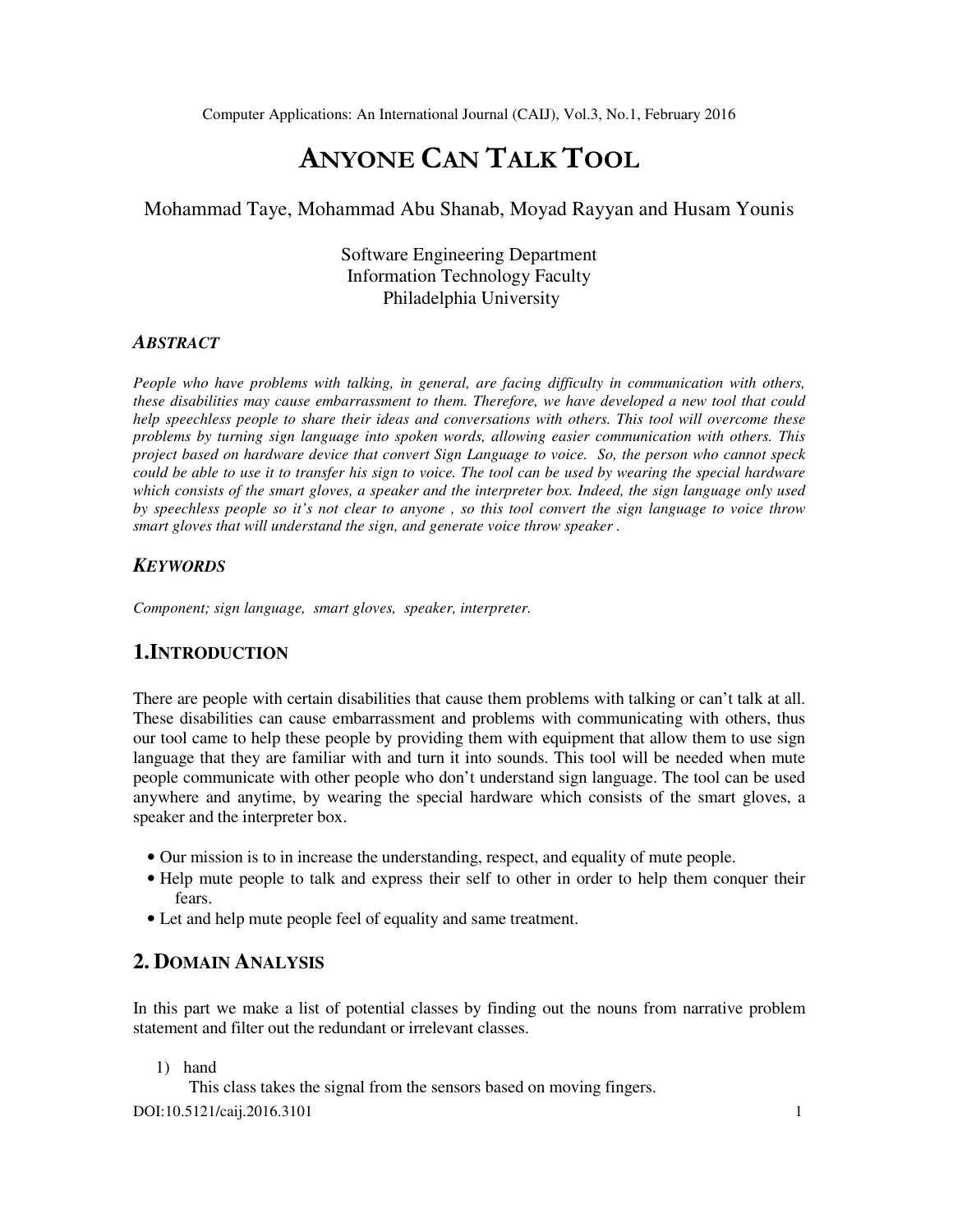2) Serial Communicator

This class is responsible on reading moves.

- 3) Move Word Matcher
	- This class is responsible on matching move with words.
- 4-Speaker

This class is responsible on speaking word.

Class diagram figure 1 described the structure of a system by showing the system's classes and the relationships among objects.



Figure 1: the structure of a system

# **3. SEQUENCES DIAGRAM OF THE SYSTEM:**

Figure 2 Sequence Diagram shown how processes operate with one another and in what order, the system has been divided into two sequences diagram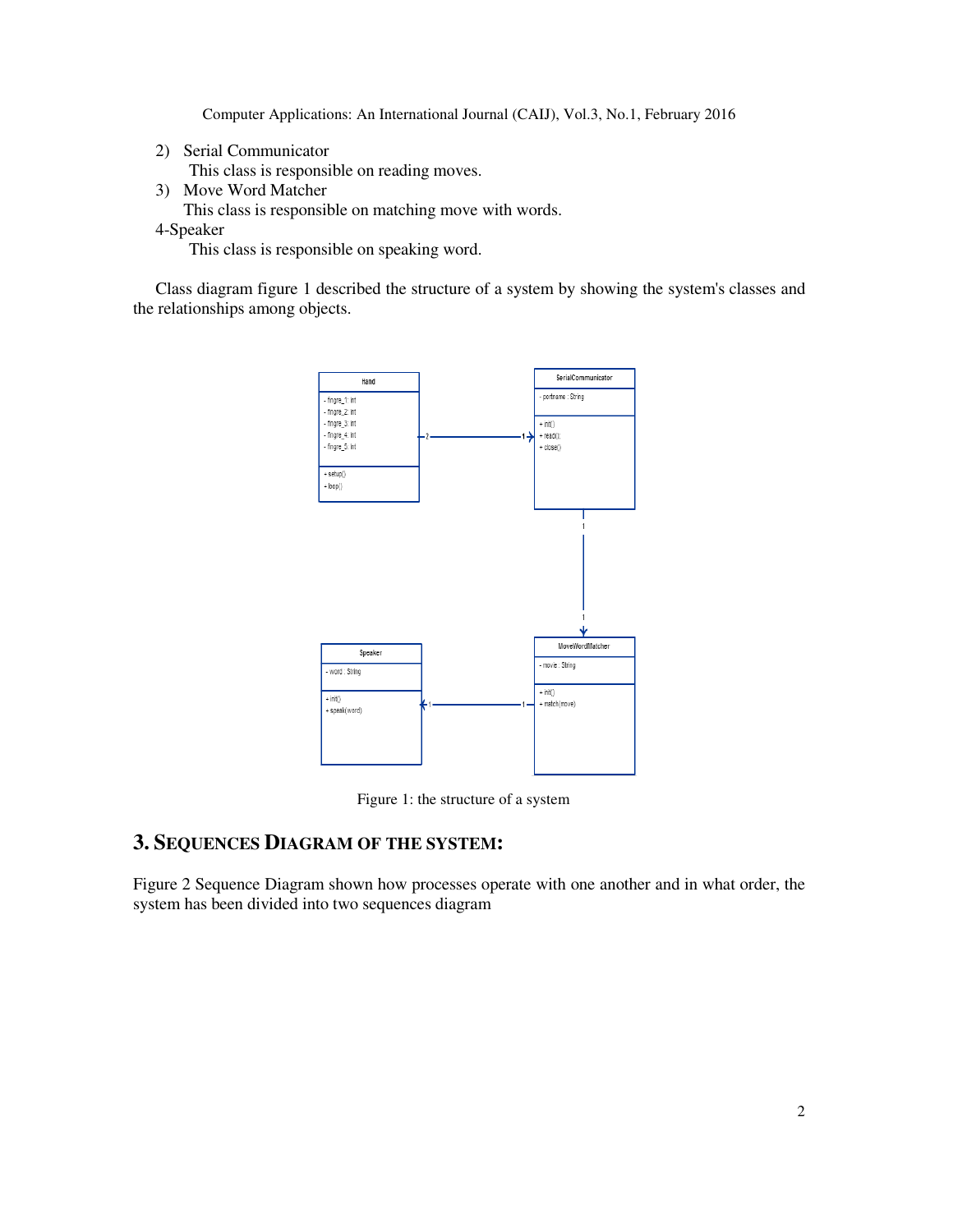Computer Applications: An International Journal (CAIJ), Vol.3, No.1, February 2016



Figure 2: Sequence Diagram

# **4. APPLICATION ANALYSIS**

This part showed the System Boundary and the system use cases:

The Use Cases of system are:

- Move Gloves: Used to make moves on gloves.
- Generate Voice: Generate voice from move signals.
- Receive signals: To receive signals.
- Send signals: To send signals.
- Matching Signal With Word: match move signal with words that stored on database
- The actors of system are:
- Mute Person: any person will use the system by moving the gloves.
- Gloves: part of the system that's generating signal.
- Interpreter: It's a part of the system that will use the gloves and speakers to generate the sound depending on gloves moves.
- Speakers: part of the system that will create loud voice.
- Database: All words will be stored in this database and will be used when match move signals with words.

Figure 3 illustrate the relationships between actors and use case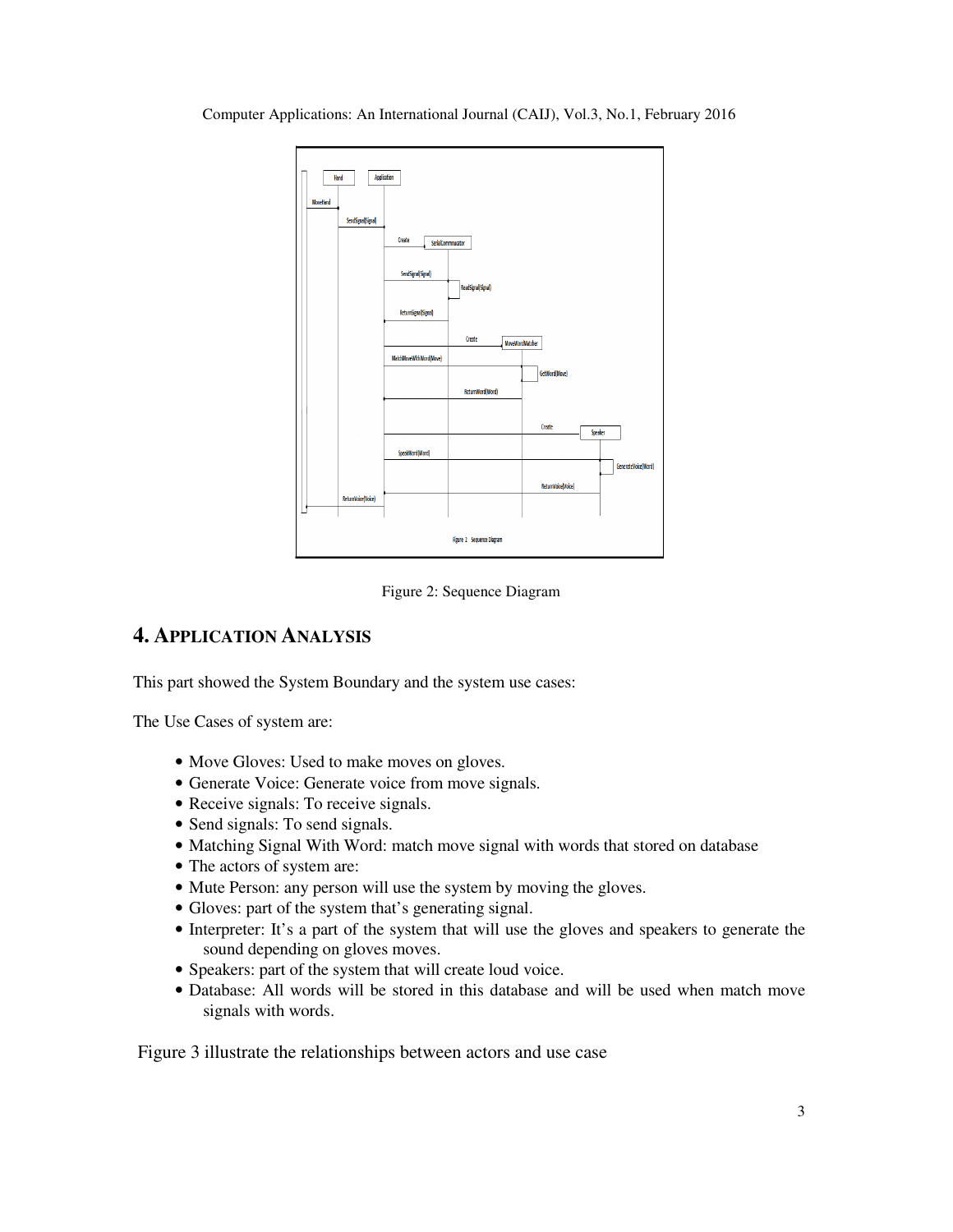

Computer Applications: An International Journal (CAIJ), Vol.3, No.1, February 2016

Figure 3: actors and use case

### **System Flow:**

Figure 4 illustrate the system flow of the system use case



Figure 4: the system flow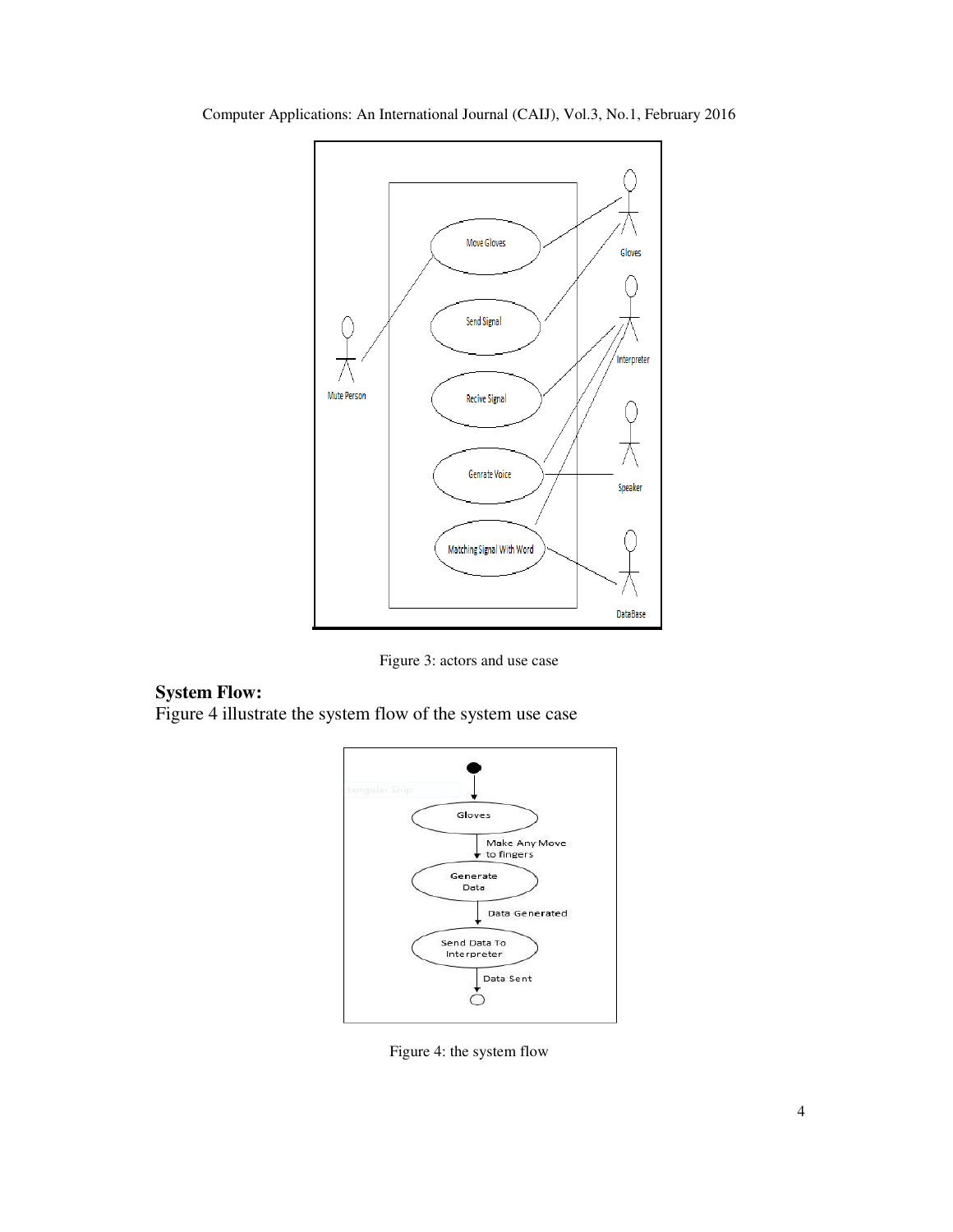### **5. SYSTEM ARCHITECTURE**

Based on our project we decided to divide it into three Layers, which are: The application Layer, The Software System Layer and The Hardware Layer.

**Application Layer:** Our project contains two applications:

**Signal Generator Application:** is responsible on generating signal and sending it.

**Interpreter Application:** is responsible on interpreting signals and generating voice

**System Software Layer:** Our project contains two-system software:

**1-RASPBIAN:** is a free operating system based on Debian optimized for the Raspberry Pi hardware. An operating system is the set of basic programs and utilities that make your Raspberry Pi run. However, Raspbian provides more than a pure OS: it comes with over 35,000 packages, pre-compiled software bundled in a nice format for easy installation on your Raspberry Pi.



**2-ARDUINO:** is an open-source electronics prototyping platform based on flexible easy to use hardware and software



**Hardware Layer:** Our project consists three main components:

**1-Gloves:** each glove include five flex sensors each sensor placed on glove finger, and microprocessor connected with these flex sensors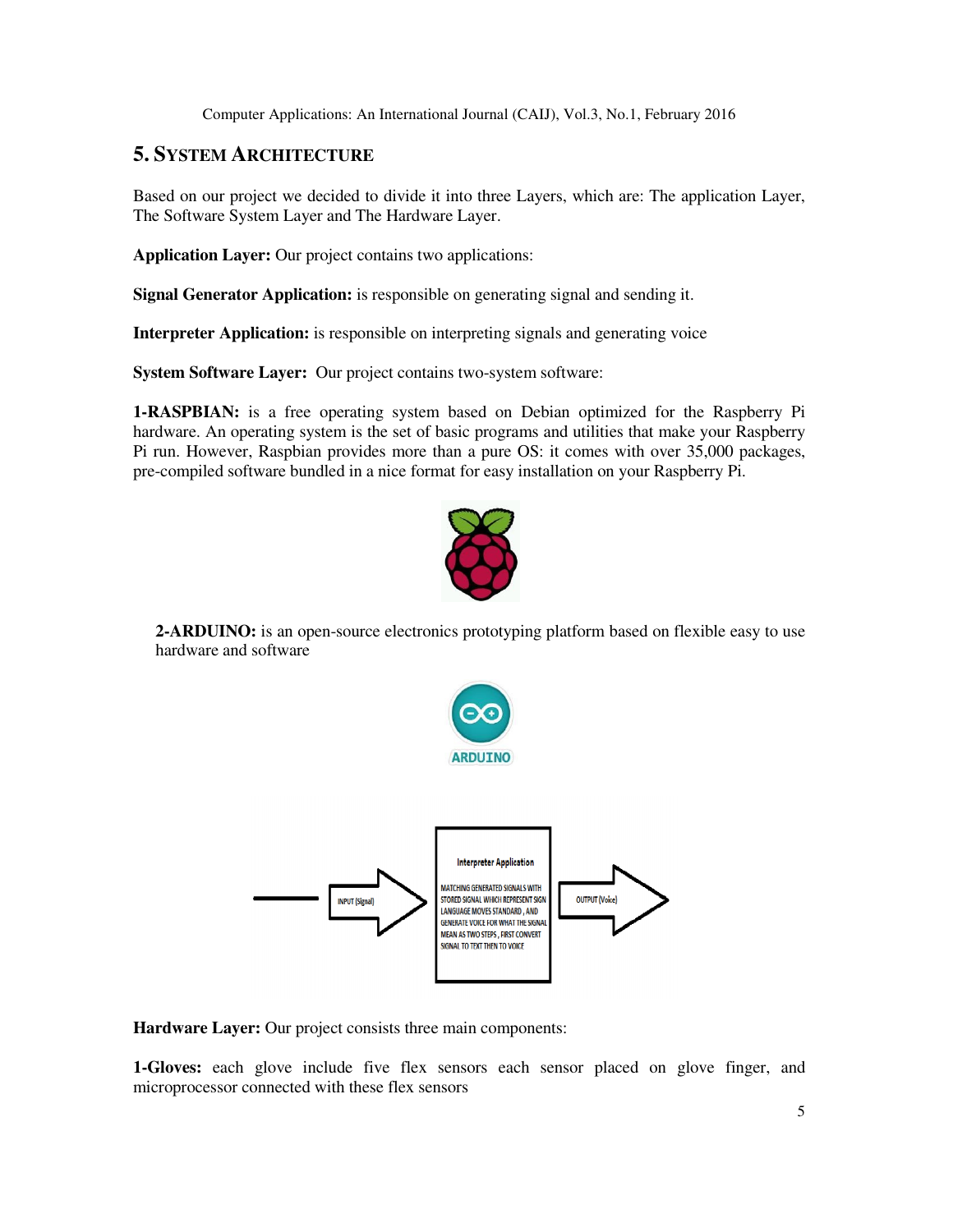Computer Applications: An International Journal (CAIJ), Vol.3, No.1, February 2016



How Connected:



**Hardware Used:** 

#### **1-Arduino fio v3**

Features:ATmega32U4running at 8MHz,Arduino-CompatibleBootloader,XBeeSocket,Lithium Polymer Battery Compatible,MCP73831TLiPo Charger,Reset button,On/Off Switch 2- Flex Sensor 2.2

**2-Interpreter**: this is the main microprocessor

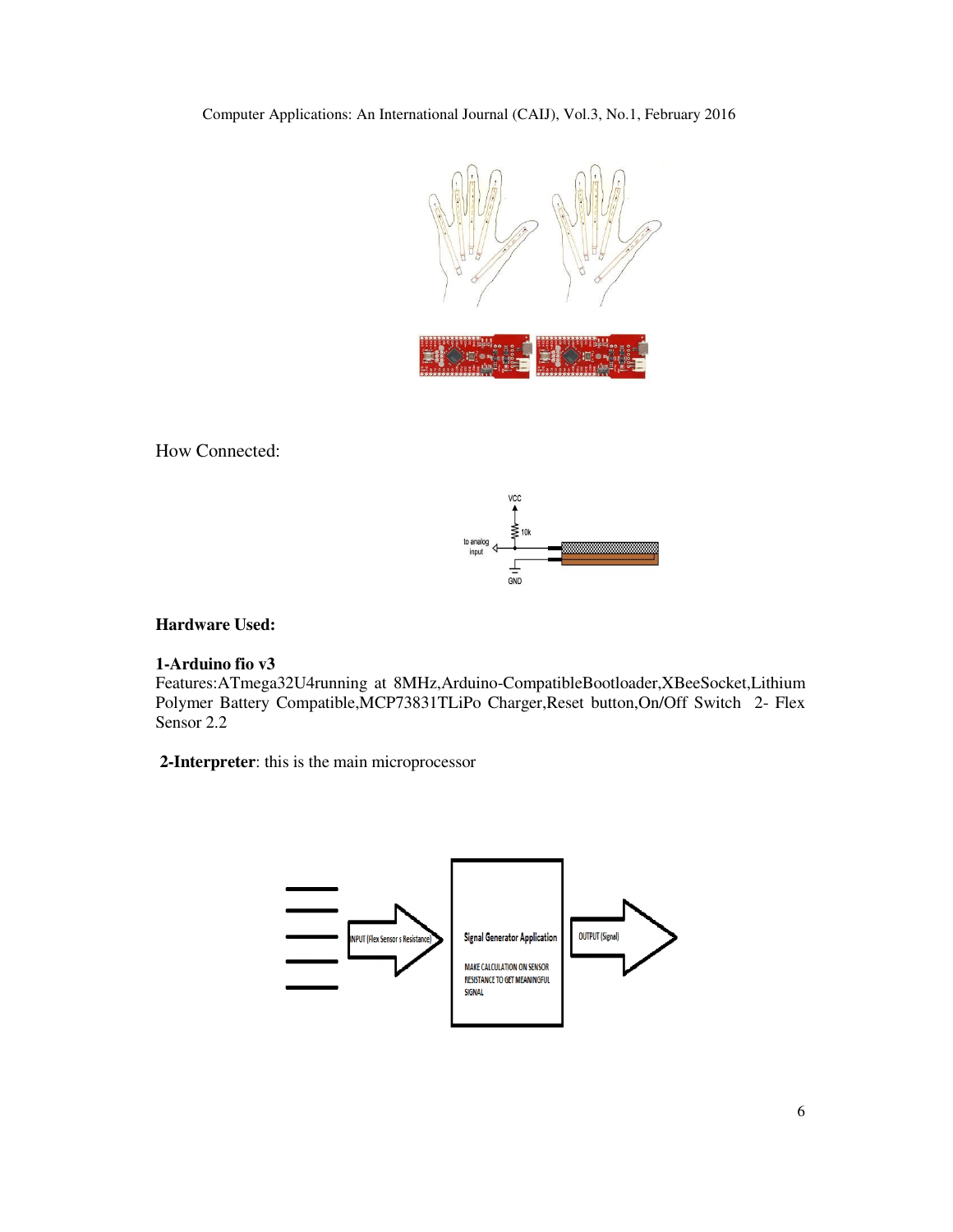

#### **How Connected:**

1-Interpreter Can Be Connected to gloves in Two ways: A-Wireless B-Serial communication

 2-interpreter connected to speaker using: A-Bluetooth

#### **Hardware Used:**

#### **1-Rasspbery pi**

**Features:** Broadcom BCM2835 SoC,700 MHz ARM1176JZF-S core CPU, Broadcom VideoCore IV GPU,512 MB RAM,2 x USB2.0 Ports,Video Out via Composite (PAL and NTSC), HDMI or Raw LCD (DSI),Audio Out via 3.5mm Jack or Audio over HDMI,Storage:SD/MMC/SDIO,10/100Ethernet (RJ45),Low-Level Peripherals:,8 x GPIO,UART,I2C bus,SPIbuswithtwochipselects,+3.3V,+5V,Ground,Power Requirements: 5V @ 700 mA via MicroUSB or GPIO Header,Supports Debian GNU/Linux, Fedora, Arch Linux, RISC OS and More!

#### **2-Xpee S1 (if Connected Wirelessly )**

Features:3.3V @ 50mA,250kbps Max data rate,1mW output (+0dBm),300ft (100m) range,Wire antenna,Fully FCC certified,6 10-bit ADC input pins,8 digital IO pins,128-bit encryption,Local or over-air configuration,AT or API command set.

**3-Speaker:** this component responsible on outputting voice



Hardware Used:

Bluetooth Speaker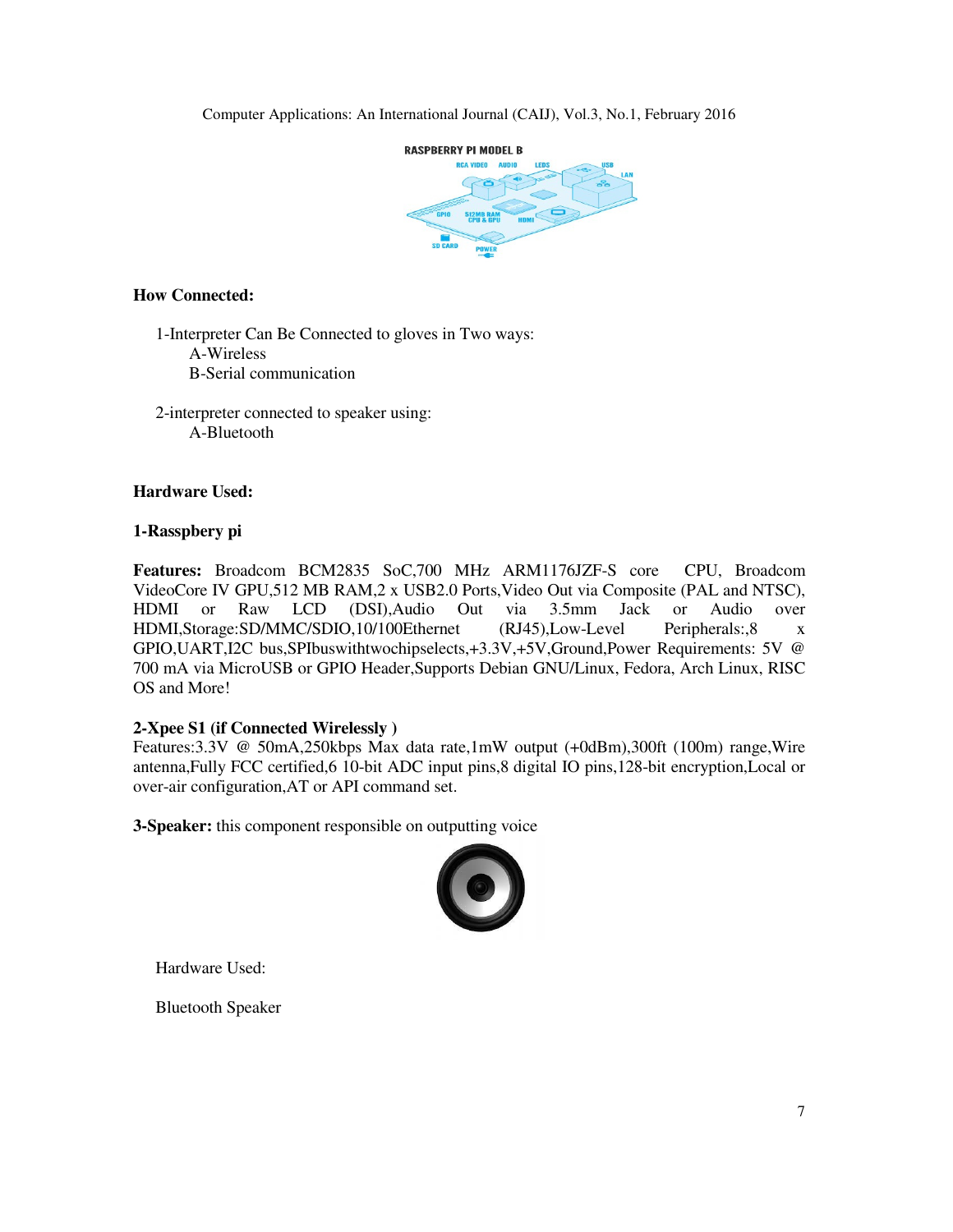# **7. USER INTERFACE DESIGN**

In this part presented how the device look like



# **8. SYSTEM TESTING**

# **A. SMOKE TEST :**

Quick test to see if hardware is operational. Plug the device to the power Wait until the device is running successfully Check if there is any smoke of smell coming from the device Result is: nothing , the device working successfully . Smoke test is completed

# **B. Black Box Testing:**

This test is applied on the embedded software that installed on the main process hardware, the received data is generated from the glove , if the finger is raised will send 1 else will send 0 .